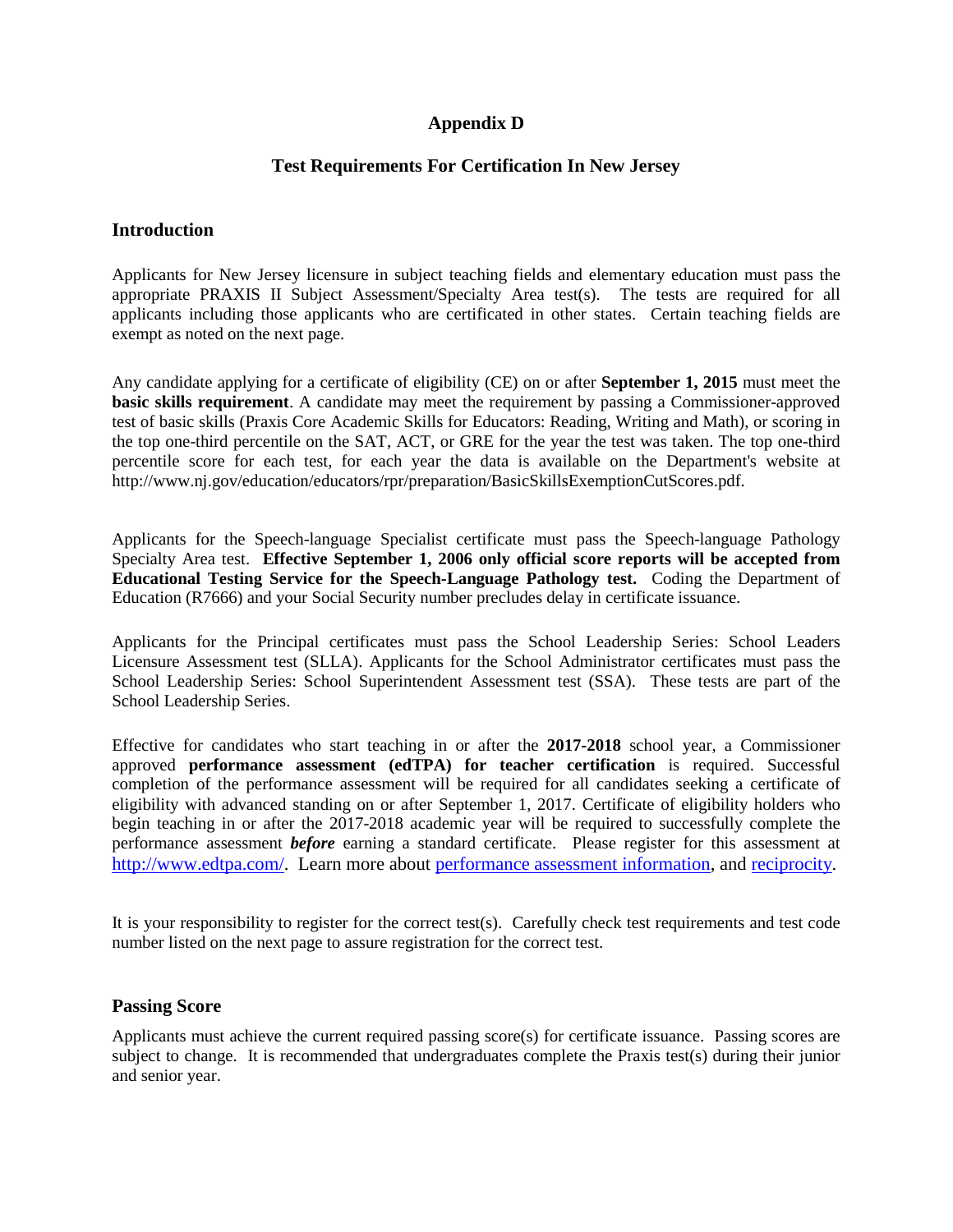## **Instructions For Test Registrations**

Register for Praxis II: Subject Assessment/Specialty Area tests directly through The Praxis Series at [www.ets.org/praxis.](http://www.ets.org/praxis) Register for the School Leadership tests a[t www.ets.org/sls](http://www.ets.org/sls)

Information bulletin links:

| The Praxis Series                         | The School Leadership Series           |  |
|-------------------------------------------|----------------------------------------|--|
| http://www.ets.org/praxis/about/bulletin/ | http://www.ets.org/sls/about/bulletin/ |  |

Scores on Praxis II: Subject Assessment/Specialty Area tests and the School Leadership Series tests taken in the State of New Jersey will automatically be sent to the New Jersey Department of Education. If you tested in another state you must request to have your score sent to New Jersey by coding R7666 on your registration form. You must also include your Social Security number when completing your registration form and answer sheet. **Only** official score reports from Educational Testing Service are accepted for licensure. Coding the Department of Education (R7666) and your Social Security number precludes delay in certificate issuance.

# **NOTE: There are additional Testing Requirements for:**

[World Languages](http://www.state.nj.us/cgi-bin/education/license/endorsement.pl?string=999&maxhits=1000&field=2) ; [English as a Second Language](http://www.state.nj.us/cgi-bin/education/license/endorsement.pl?string=999&maxhits=1000&field=2) ; [Bilingual Bicultural Education](http://www.state.nj.us/cgi-bin/education/license/endorsement.pl?string=999&maxhits=1000&field=2) ; [Educational Interpreter](http://www.state.nj.us/cgi-bin/education/license/endorsement.pl?string=999&maxhits=1000&field=2) ; and [Teacher of Deaf or hard of hearing with sign language proficiency](http://www.state.nj.us/cgi-bin/education/license/endorsement.pl?string=999&maxhits=1000&field=2)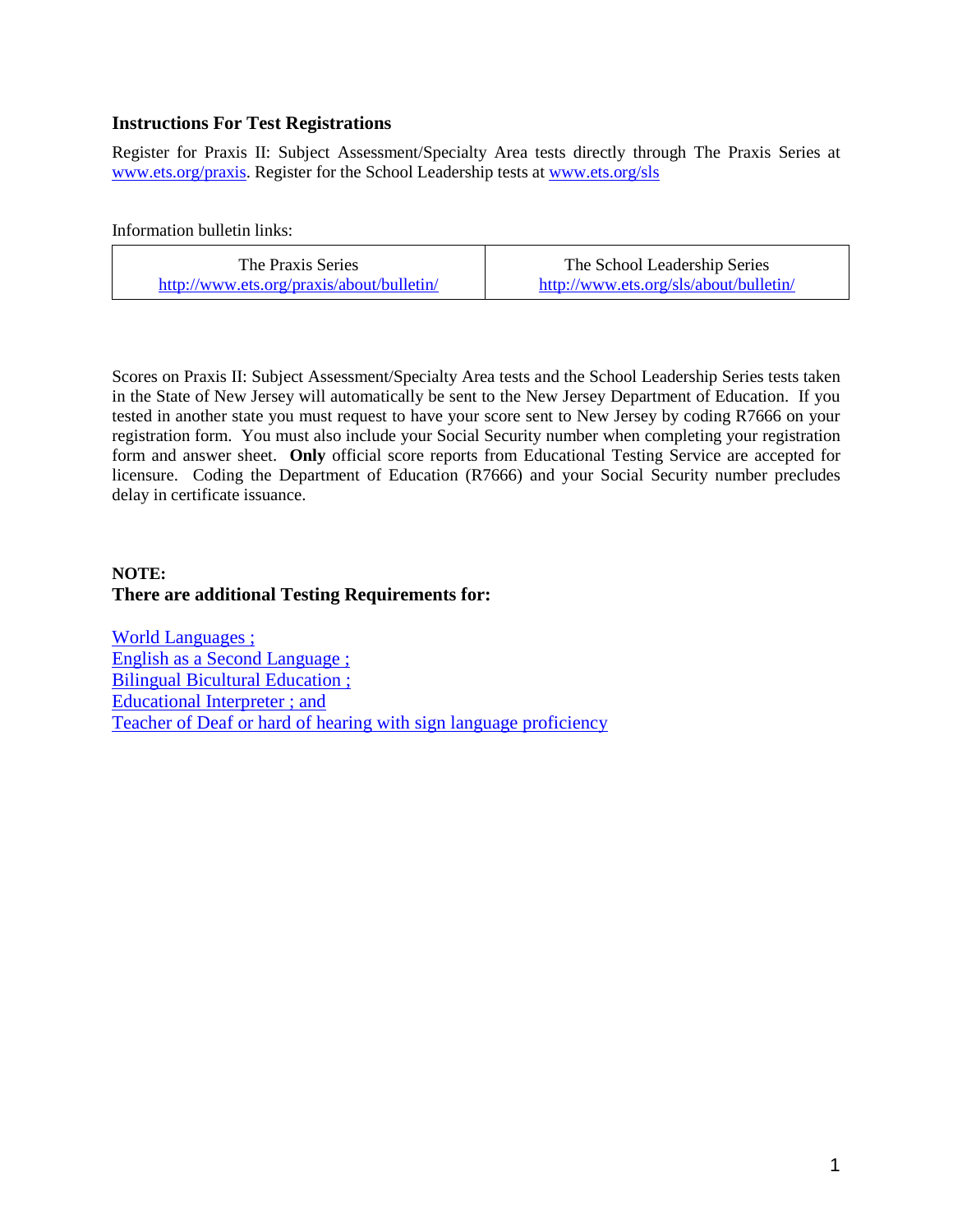### **Praxis: Subject Assessment/ Specialty Area Tests Required For Licensure**

### **Instructional Endorsement Specialty Area Tests**

Agriculture Exempt Art Art: Content Knowledge (5134)<br>Bilingual/Bicultural Education To Be Announced Bilingual/Bicultural Education **Business Education: All Endorsements** Business Education (5101)

Language Arts and Literacy (5-8) Elementary School with Specialization: Mathematics (5-8) Middle School Mathematics (5169) Elementary School with Specialization:<br>Social Studies (5-8) Elementary School with Specialization: Science (5-8) Middle School Science (5440) English English Language Arts: Content Knowledge (5038) English as a Second Language To Be Announced Family and Consumer Sciences: Comprehensive Family and Consumer Sciences (5122) Family and Consumer Sciences: Child & Family Development Family and Consumer Sciences (5122) Family and Consumer Sciences: Foods/Nutrition & Food Science Family and Consumer Sciences (5122) Family and Consumer Sciences: Apparel, Textiles & Interiors Family and Consumer Sciences (5122)<br>
ich; and Elementary School with Specialization: French: World Language (5174) French; and Elementary School with Specialization: World Languages/French (5-8) German; **and** Elementary School with Specialization: German: World Language (5183) World Languages/German (5-8) Spanish; **and** Elementary School with Specialization: Spanish: World Language (5195) World Languages/Spanish (5-8) **World Languages: Other** Exempt Health Education<br>
Health and Physical Education<br>
Health and Physical Education Industrial Arts Technology Education (0051) Marketing Education Marketing Education (0561) Mathematics Mathematics: Content Knowledge (5161) Military Science Exempt Music Music: Content Knowledge (5113) Physical Education Physical Education Physical Education: Content Knowledge (5091)<br>Preschool through Grade 3 Early Childhood: Content Knowledge (5025) Psychology Exempt Reading Introduction to the Teaching of Reading (5204) **Science** Biological Science Biology: Content Knowledge (5235), *and*

| Chemistry |
|-----------|
|           |

# **Praxis: Subject Assessment /**

Elementary School Teacher K-6 Elementary Education: Multiple Subjects (5001) Reading and Language Arts Subtest (5002) Mathematics Subtest (5003) Social Studies Subtest (5004) Science Subtest (5005) Elementary School with Specialization: Middle School English Language Arts (5047)

Middle School Social Studies (5089)

Health and Physical Education: Content Knowledge (5857) Early Childhood: Content Knowledge (5025) General Science: Content Knowledge (5435)

Chemistry Chemistry: Content Knowledge (5245); *and* General Science: Content Knowledge (5435)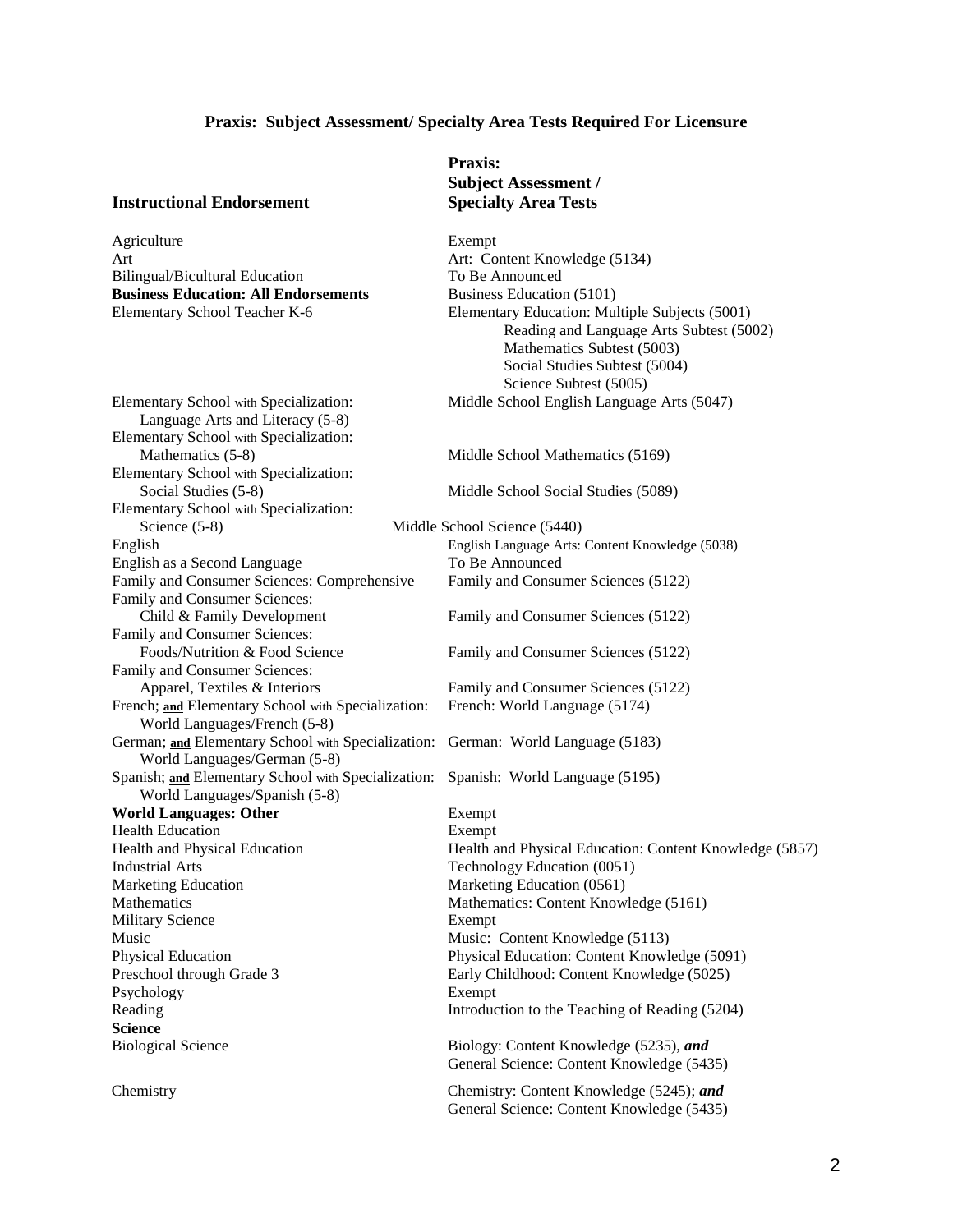| Earth Science: Content Knowledge (05571); and<br>General Science: Content Knowledge (5435)                                                                                          |
|-------------------------------------------------------------------------------------------------------------------------------------------------------------------------------------|
| Chemistry: Content Knowledge (5245), and<br>Physics: Content Knowledge (5265), and<br>General Science: Content Knowledge (5435)                                                     |
| Physics: Content Knowledge (5265), and<br>General Science: Content Knowledge (5435)                                                                                                 |
| Social Studies: Content Knowledge (5081)                                                                                                                                            |
| Exempt                                                                                                                                                                              |
| Speech Communication (0221 or 5221) and<br>Theatre $(0641)$                                                                                                                         |
|                                                                                                                                                                                     |
| Elementary Education: Multiple Subjects (5001)<br>Reading and Language Arts Subtest (5002)<br>Mathematics Subtest (5003)<br>Social Studies Subtest (5004)<br>Science Subtest (5005) |
| Technology Education (0051)<br>Theatre $(0641)$                                                                                                                                     |
| Core Academic Skills for Educators: Reading (5712),<br>Core Academic Skills for Educators: Writing (5722), and<br>Core Academic Skills for Educators: Math (5732)                   |
|                                                                                                                                                                                     |

### **\* Any candidate applying for a certificate of eligibility (CE) on or after September 1, 2015 must meet the basic skills requirement. Use code 5751 if you plan to take all tests on the same date.**

| <b>Basic Skills</b> * | Core Academic Skills for Educators: (5751)              |  |
|-----------------------|---------------------------------------------------------|--|
|                       | Core Academic Skills for Educators: Reading (5712),     |  |
|                       | Core Academic Skills for Educators: Writing (5722), and |  |
|                       | Core Academic Skills for Educators: Math (5732)         |  |
|                       |                                                         |  |

### **Educational Services Endorsement Praxis Specialty Area Test**

### **Administrative Endorsement School Leadership Series Tests**

 $(6011)$ (6021)

Speech-language Specialist\* Speech-Language Pathology (5331)

Principal School Leaders Licensure Assessment (**SLLA**)

School Administrator School Superintendents Assessment (**SSA**)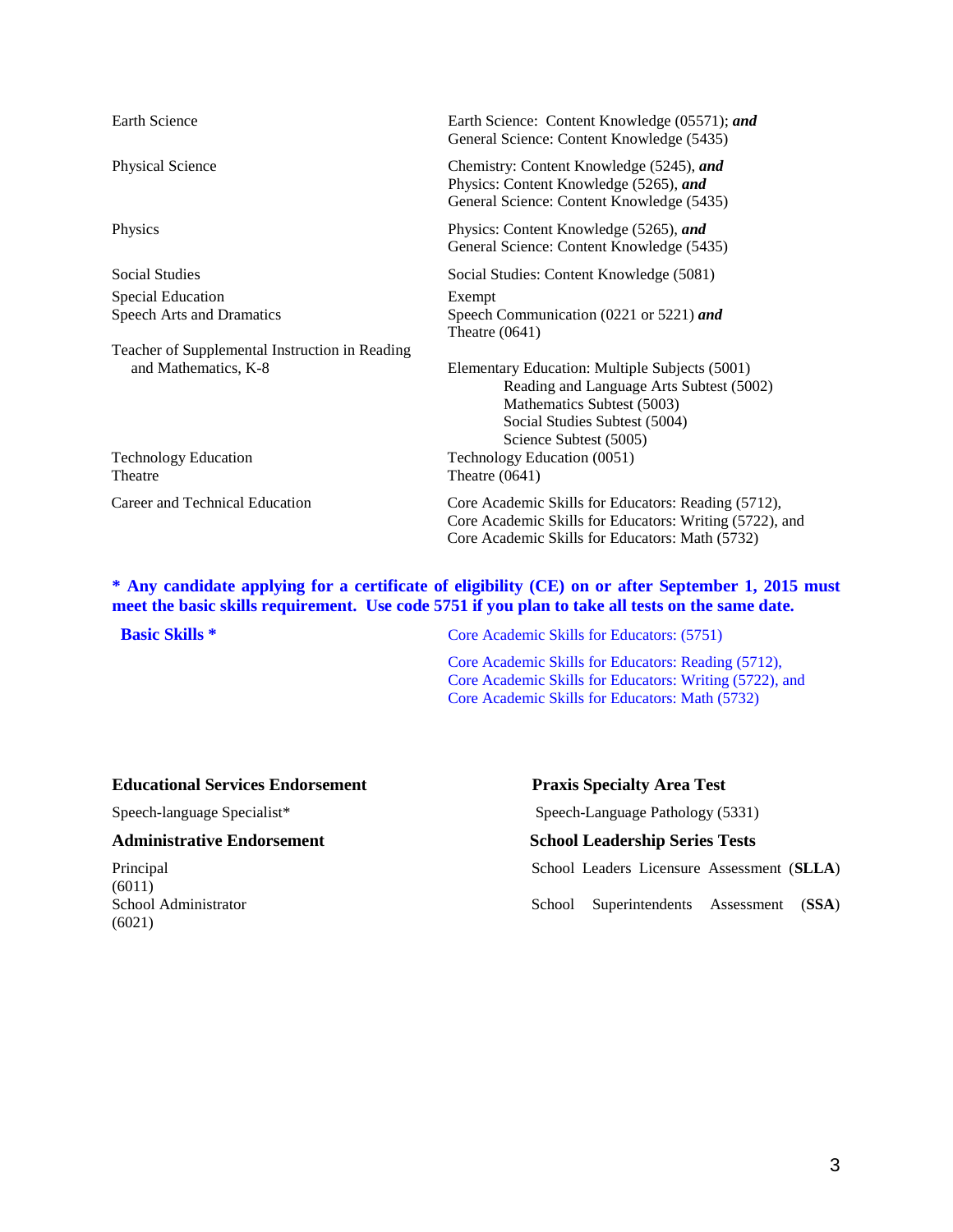# **Passing Scores Required for Certification**

| CODE         | <b>TEST</b>                                    | <b>PASSING SCORE</b> |
|--------------|------------------------------------------------|----------------------|
| 5134         | Art: Content Knowledge                         | 158                  |
| 5101         | <b>Business Education</b>                      | 154                  |
| 5025         | Early Childhood: Content Knowledge             | 156                  |
| 5001         | Elementary Education: Multiple Subjects (5001) |                      |
| 5002         | Reading and Language Arts Subtest (5002)       | 157                  |
| 5003         | Mathematics Subtest (5003)                     | 157                  |
| 5004         | Social Studies Subtest (5004)                  | 155                  |
| 5005         | Science Subtest (5005)                         | 159                  |
| 5047         | Middle School English Language Arts            | 164                  |
| 5169         | <b>Middle School Mathematics</b>               | 165                  |
| 5089         | <b>Middle School Social Studies</b>            | 158                  |
| 5440         | Middle School Science                          | 150                  |
| 5038         | English Language Arts: Content Knowledge       | 167                  |
| 5122         | Family and Consumer Sciences                   | 153                  |
| 5174         | French: World Language                         | 162                  |
| 5183         | German: World Language                         | 163                  |
| 5195         | Spanish: World Language                        | 168                  |
| 5857         | Health & Physical Education: Content Knowledge | 160                  |
| 0561         | <b>Marketing Education</b>                     | 158                  |
| 5161         | Mathematics: Content Knowledge                 | 160                  |
| 5113         | Music: Content Knowledge                       | 153                  |
| 5091         | Physical Education: Content Knowledge          | 148                  |
| 5204         | Introduction to the Teaching of Reading        | 159                  |
| 5435         | General Science: Content Knowledge             | 152                  |
| 5235         | Biology: Content Knowledge                     | 152                  |
| 5245         | Chemistry: Content Knowledge                   | 152                  |
| 5571         | Earth Science: Content Knowledge               | 153                  |
| 5265         | Physics: Content Knowledge                     | 141                  |
| 5751         | Core Academic Skills for Educators (5751)      |                      |
| 5712         | Core Academic Skills for Educators: Reading    | 156                  |
| 5722         | Core Academic Skills for Educators: Writing    | 162                  |
| 5732         | Core Academic Skills for Educators: Math       | 150                  |
| 5081         | Social Studies: Content Knowledge              | 157                  |
| 0221 or 5221 | <b>Speech Communication</b>                    | 143                  |
| 0641         | Theatre                                        | 153                  |
| 0051         | <b>Technology Education</b>                    | 159                  |
| 5331         | Speech-Language Pathology                      | 162                  |
| 6011         | <b>School Leaders Licensure Assessment</b>     | 163                  |
| 6021         | School Superintendent Assessment               | 160                  |
|              |                                                |                      |

**Passing test scores are subject to change. Candidates are subject to the passing test score in effect at the time the application is received and eligibility is determined.**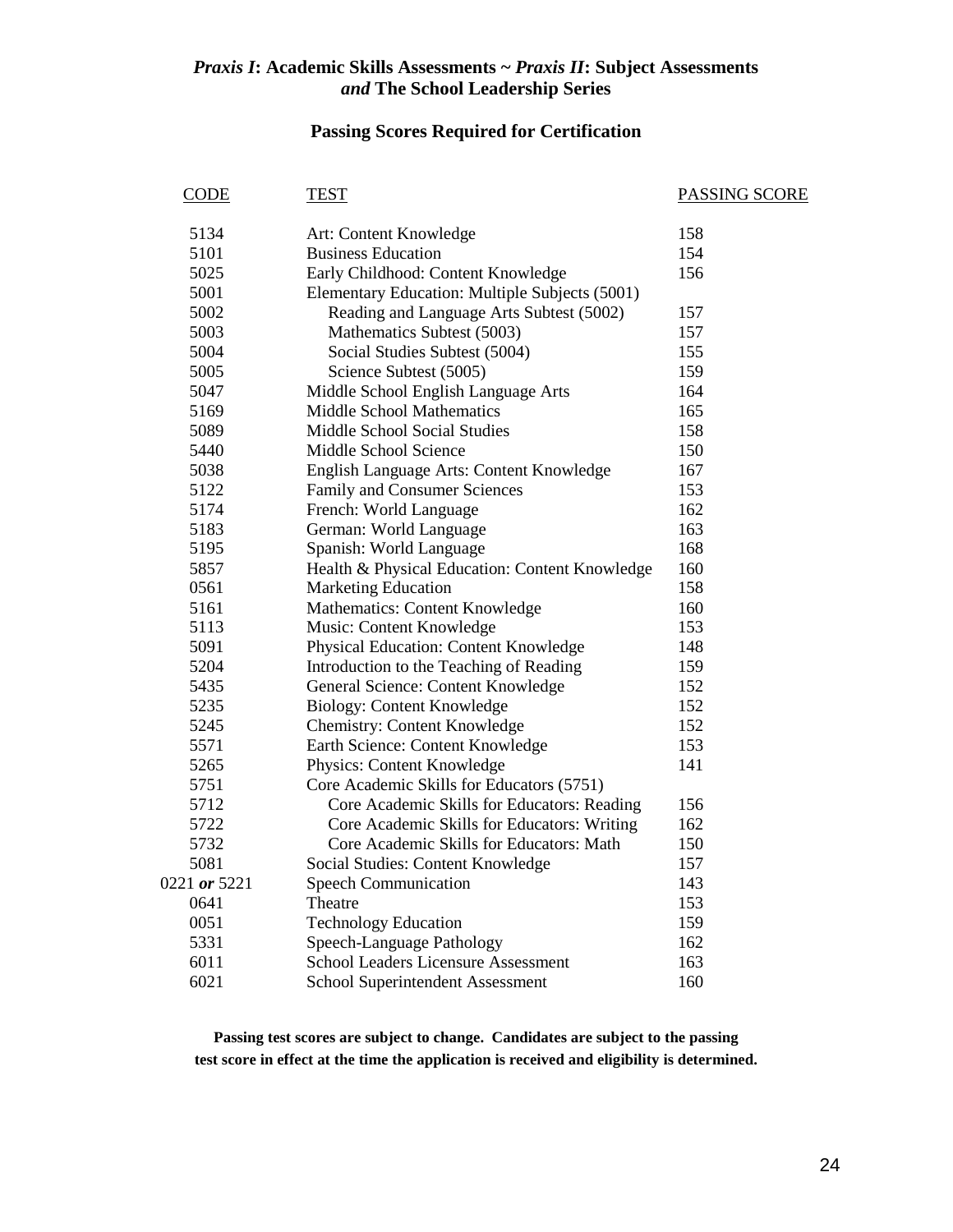### **NEW JERSEY TEACHER TESTING PROGRAM**

### **TEST DATES, DEADLINES AND TEST FEES FOR TESTS REQUIRED FOR CERTIFICATION IN NEW JERSEY: 2016-2017**

### **IT IS IMPORTANT TO REVIEW THE INFORMATION INCLUDED IN THIS DOCUMENT REGARDING THE TEST REQUIRED FOR THE SPECIFIC CERTIFICATE FOR WHICH YOU ARE APPLYING, AND TO REGISTER FOR THE APPROPRIATE TEST**

### **PRAXIS SERIES and SCHOOL LEADERSHIP SERIES TEST DATES**

### **\* - SSA (6021)Test Dates**

| $08/14/17 - 08/26/17$ |
|-----------------------|
| $09/11/17 - 09/23/17$ |
| $10/09/17 - 10/21/17$ |
| $11/16/17 - 11/18/17$ |
| $12/04/17 - 12/16/17$ |
| $01/08/18 - 01/20/18$ |

 $02/05/18 - 02/17/18$ **\* 03/05/18 – 03/17/18**  $04/02/18 - 04/14/18$  $04/30/18 - 05/12/18$ 12/04/17 – 12/16/17 **\* 06/04/18 – 06/16/18**  $07/02/18 - 07/14/18$  $07/30/18 - 08/11/18$ 

### **World Language Test Dates**

\_\_\_\_\_\_\_\_\_\_\_\_\_\_\_\_\_\_\_\_\_\_\_

 $10/02/17 - 10/07/17$  02/19/18 – 02/24/18  $11/27/17 - 12/2/17$  04/23/18 – 04/28/18 07/16/18 – 08/10/18